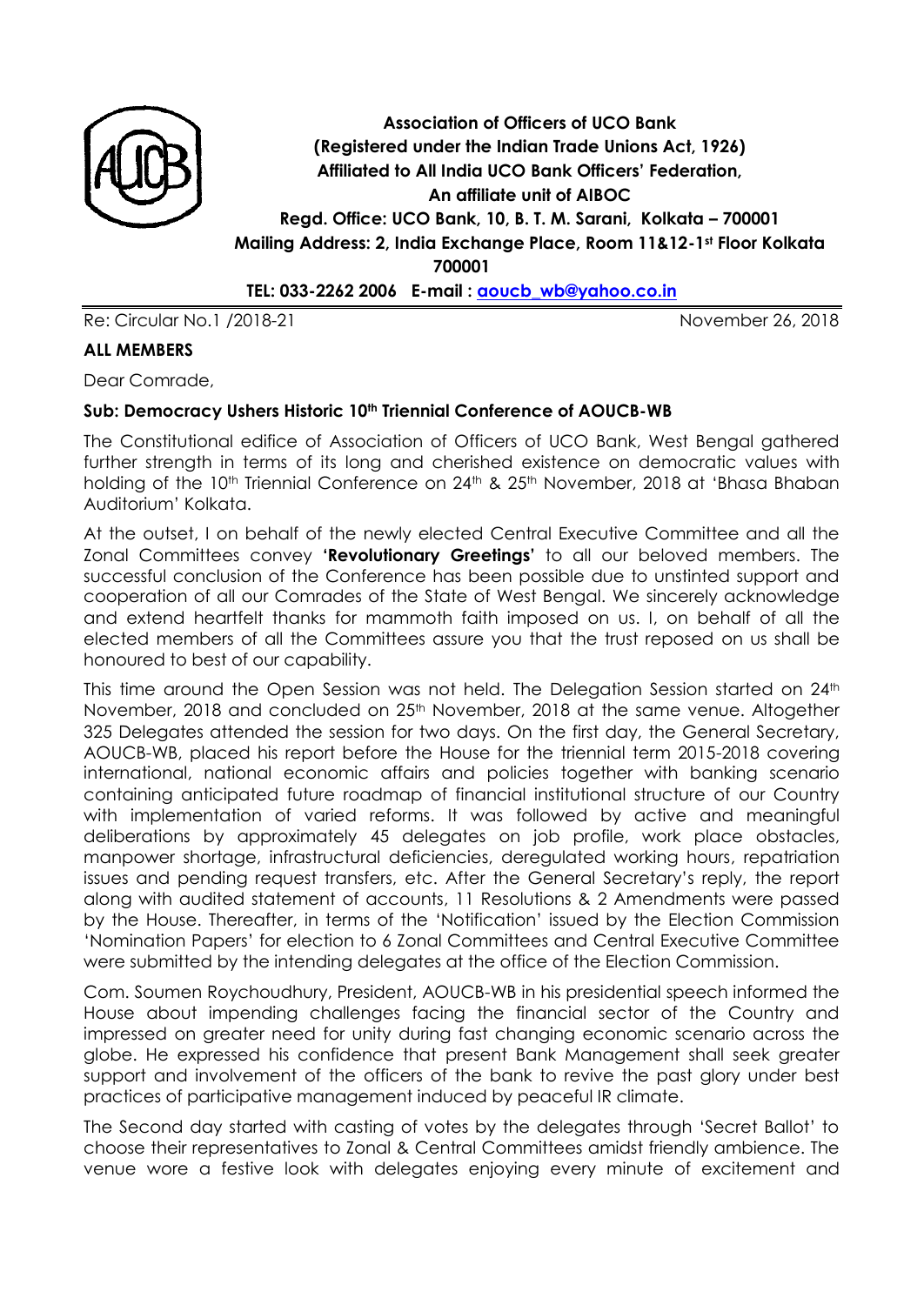camaraderie. Finally, the enthusiasm of counting of votes kept the delegates busy, participating in momentous democratic process of our beloved Organisation.

Lastly, the Chief Election Commissioner graced the stage of the auditorium and declared the results by announcing the names of successful panels/names of contesting candidates of 6 Zones & Central Executive Committee. We take this opportunity to express our gratitude to members of Election Commission and their team who tirelessly involved themselves for two days to successfully post the historic event. The list of elected representatives along with the certification issued by the Chief Election Commissioner is appended herein below as Annexure. We congratulate all the elected members of AOUCB-WB and respective Zonal Committees.

Comrades, our beloved Association has travelled a long and challenging distance successfully due to strong bondage and commitment of members to build robust unity. Our might and vigour is time tested over a period of several decades. You shall be glad to note that our Association shall be reaching a milestone date of 4 decades of existence on 14th August, 2019. For the benefit and information of the new generation officers on the historical existence of our Organisation, we wish to celebrate the occasion in a magnificent fashion by inviting retired members, former leaders, leaders of our Association/Federation & Confederation, fraternal organizations and all our well wishers. We request participation of all the comrades to submit their suggestions on the programmes/ events to be organized to make the day as one of the most memorable days in the annals of our Association.

Dear Comrades, we have lately passed through a very activating period in run up to the Conference. We appeal that any animosity, misgivings, misunderstandings created amidst fellow colleagues during the period should only be considered as vibration of the fair play of democratic process and nothing beyond. I personally feel that the silver lining to the Historical Conference was the involvement of entire membership from across all the corners of the State followed by retreat of everybody to their workplace as more informed and enthused about our beloved Association. We conclude with a strong message to our Federation & Confederation that members of the AOUCB-WB shall steadfastly stand in unison to implement all the organizational programmes successfully.

With warm greetings,

Comradely yours,

**Ajoy Kr. Mondal General Secretary**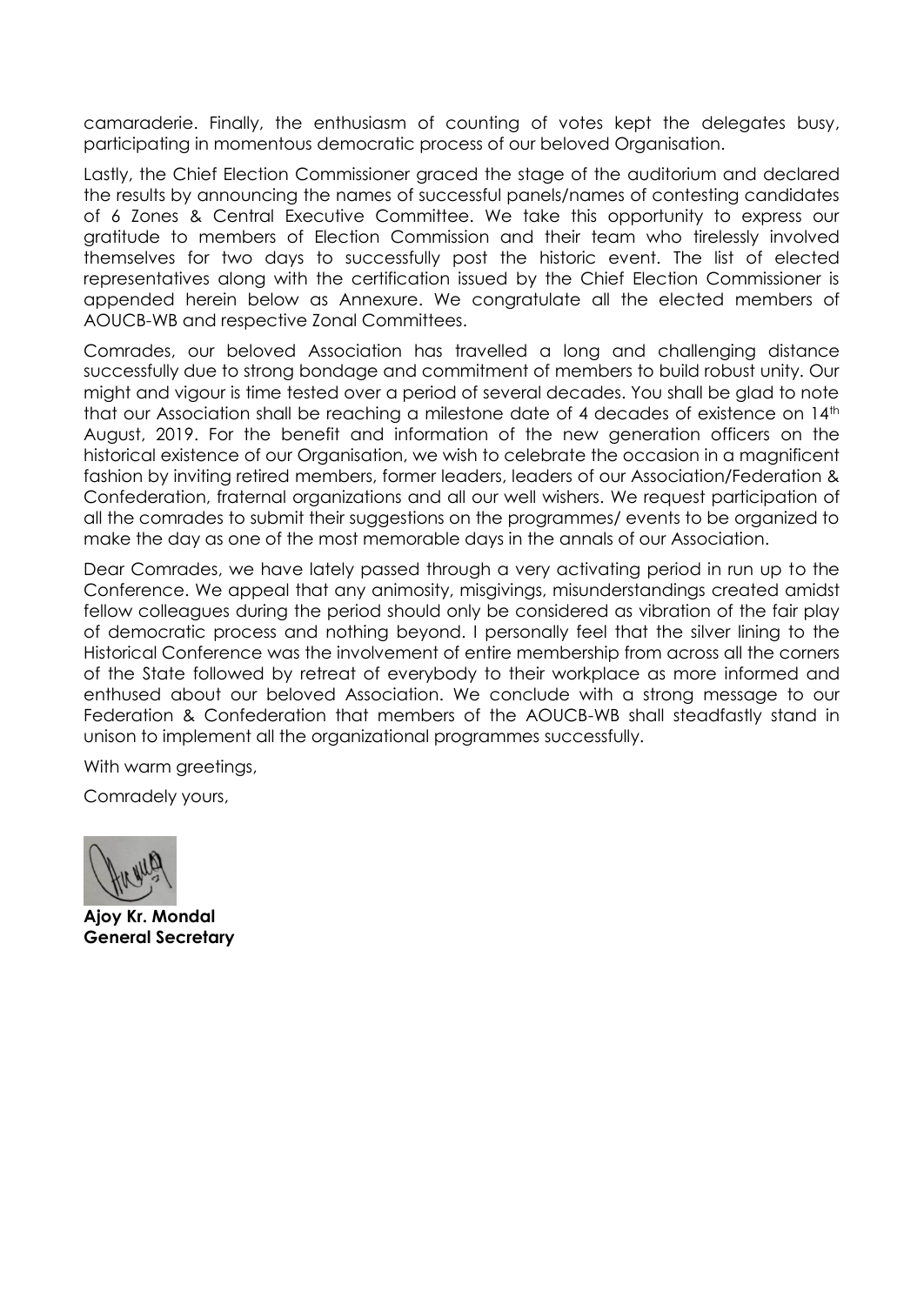**Central Executive Committee AOUCB -WB For The Term 2018-21**

| <b>S.N.</b>    | <b>Name</b>                | <b>Designation</b>                | <b>Place of Posting</b>                              | Zone           | <b>Contact No</b> |
|----------------|----------------------------|-----------------------------------|------------------------------------------------------|----------------|-------------------|
|                | Lucky Bhavnani             | President                         | LBO, Howrah                                          | Salt Lake      | 9830170599        |
| $\overline{2}$ | Rabindranath<br>Pandit     | Senior Vice<br>President          | Udaynarayanpur<br><b>Branch</b>                      | Salt Lake      | 9563176850        |
| 3              | Subrata Sen                | Senior Vice<br>President          | Salbani Branch                                       | Hooghly        | 9046567084        |
| $\overline{4}$ | Pijush Kanti Dey           | <b>Vice President</b>             | RSETI, Burdwan                                       | <b>Burdwan</b> | 9434250555        |
| 5              | Raj Sekhar<br>Chakraborty  | <b>Vice President</b>             | Uttarpara Branch                                     | Hooghly        | 9830607997        |
| 6              | Sandipan Mallick           | <b>Vice President</b>             | <b>DIT</b>                                           | Head<br>Office | 9007019119        |
| $\overline{7}$ | Ganga Hari<br>Sardar       | <b>Vice President</b>             | <b>Behala Branch</b>                                 | Kolkata        | 8001028676        |
| 8              | Sishir Ghosh               | <b>Vice President</b>             | Bangaon Branch                                       | Salt Lake      | 8871674177        |
| 9              | Debapriya<br>Sengupta      | <b>Vice President</b>             | Janubazar<br><b>Branch</b>                           | Suri           | 9832279244        |
| 10             | Ajoy Kumar<br>Mondal       | General<br>Secretary              | FCC, India<br><b>Exchange Place</b><br><b>Branch</b> | Kolkata        | 9836532001        |
| 11             | Deep Prakash<br>Rawat      | <b>Joint General</b><br>Secretary | Vigilance<br>Department                              | Head<br>Office | 9804065722        |
| 12             | Arijit Das                 | <b>Joint General</b><br>Secretary | <b>Baruipur Branch</b>                               | Kolkata        | 9874600109        |
| 13             | Gautam Kumar               | Deputy General<br>Secretary (Hq)  | <b>HRM Department</b>                                | Head<br>Office | 9883467805        |
| 14             | Scand Satyam<br>Jha        | Organising<br>Secretary           | Sitarampur<br><b>Branch</b>                          | <b>Burdwan</b> | 9674698361        |
| 15             | Sanjay Dutta               | Organising<br>Secretary           | Pandua Branch                                        | Hooghly        | 8981836591        |
| 16             | Himanshu Sharma            | Organising<br>Secretary           | Credit Monitoring<br>Department                      | Head<br>Office | 9759074454        |
| 17             | Pinaky Tarafder            | Organising<br>Secretary           | <b>Budge Budge</b><br><b>Branch</b>                  | Kolkata        | 9477431773        |
| 18             | Lopa Mondal                | Organising<br>Secretary           | Salkia Branch                                        | Salt Lake      | 9051259251        |
| 19             | Rahul Debnath              | Organising<br>Secretary           | Baguiati Branch                                      | Salt Lake      | 8638036131        |
| 20             | Sandhya Suman<br>Chowdhury | Organising<br>Secretary           | Karidhya Branch                                      | Suri           | 9933059988        |
| 21             | Jagannath Laha             | Assistant<br>Secretary            | Amadpur Branch                                       | <b>Burdwan</b> | 9593600092        |
| 22             | <b>Bithin Ghosh</b>        | Assistant<br>Secretary            | Dasghara Branch                                      | Hooghly        | 9681470124        |
| 23             | Abhinesh Prasad            | Assistant<br>Secretary            | <b>DIT</b>                                           | Head<br>Office | 9732383054        |
| 24             | Rijuta Kanjilal            | Assistant<br>Secretary            | Panchasayar<br><b>Branch</b>                         | Kolkata        | 9830324904        |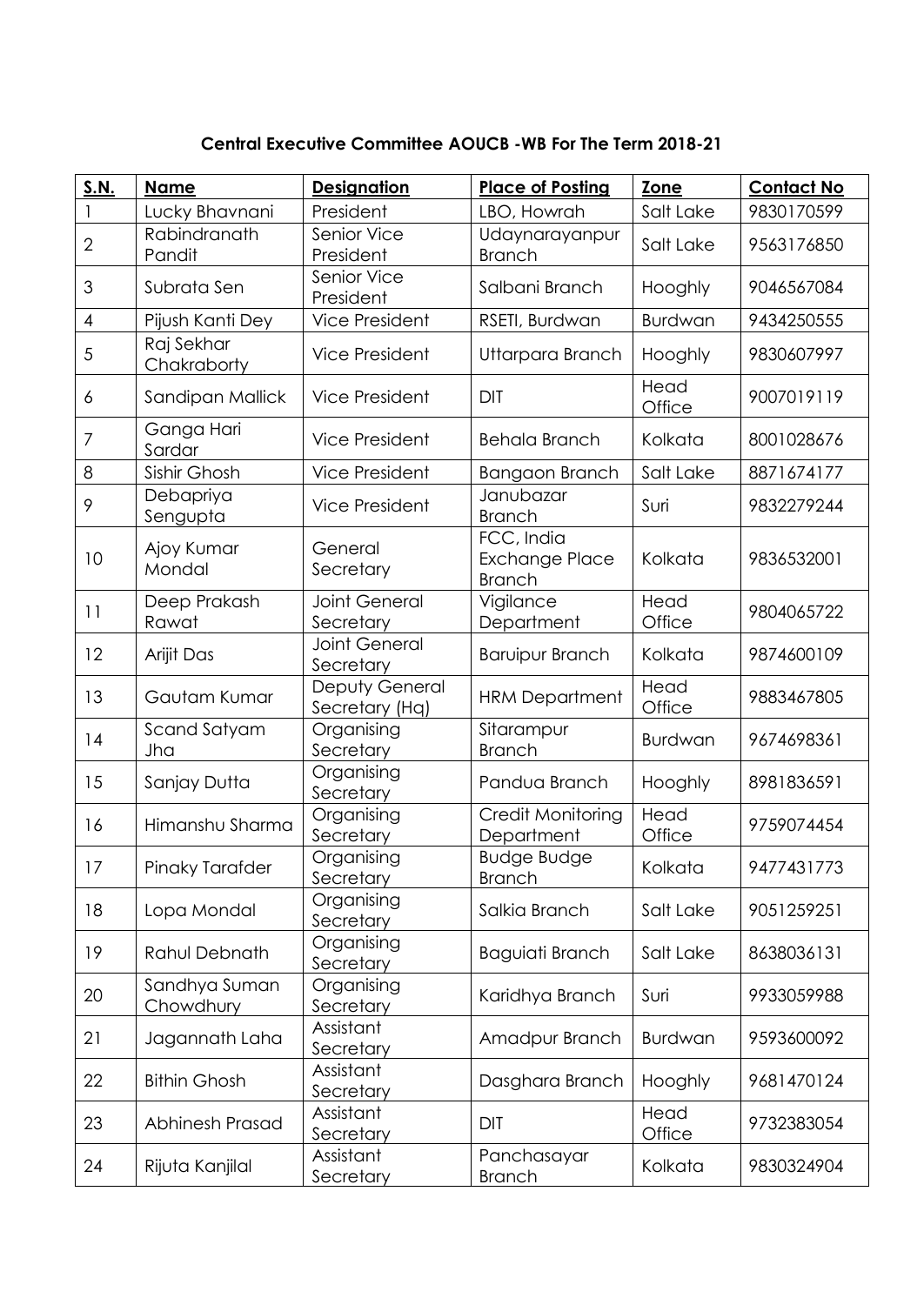| 25 | Amrita Banerjee | Assistant<br>Secretary     | <b>Bally Branch</b>                   | Salt Lake | 9874923711 |
|----|-----------------|----------------------------|---------------------------------------|-----------|------------|
| 26 | Oindrila Das    | Assistant<br>Secretary     | <b>Bhatinda East</b><br><b>Branch</b> | Salt Lake | 9432928464 |
| 27 | Abhilash Ghosh  | Assistant<br>Secretary     | Dharampur<br><b>Branch</b>            | Suri      | 9051524650 |
| 28 | Sandip Adhikary | Treasurer                  | Golf Green<br><b>Branch</b>           | Kolkata   | 9433864085 |
| 29 | Avinanda Datta  | <b>Assistant Treasurer</b> | Chetla Branch                         | Kolkata   | 9874577108 |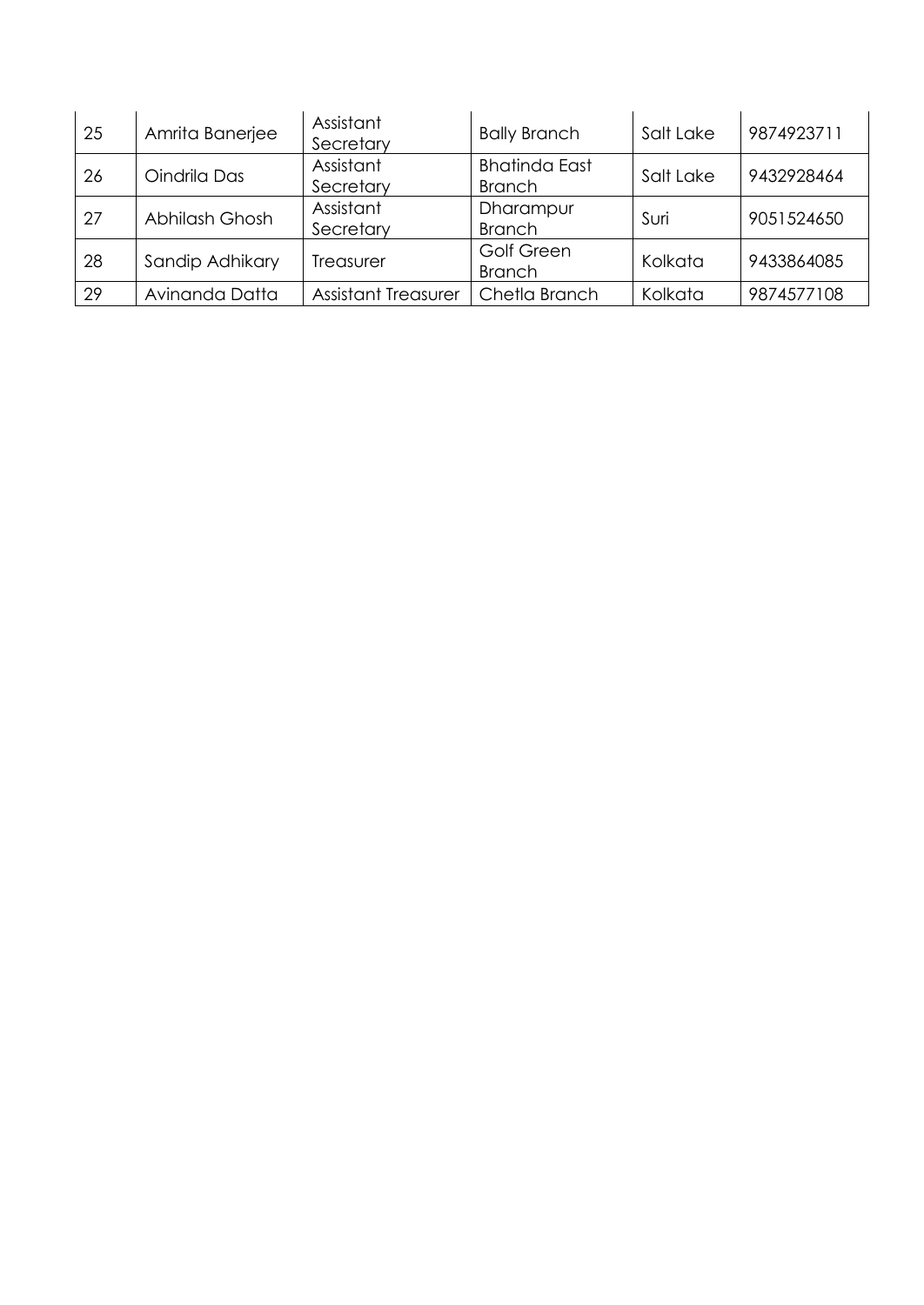### **Office Bearers & Committee Members Of Zonal Committees Of AOUCB -WB For The Term 2018-21**

| $\underline{\mathsf{SL}}$ | <b>Name</b>                 | <b>Designation</b>           | <b>Place of Posting</b>                | <b>Contact No</b> |
|---------------------------|-----------------------------|------------------------------|----------------------------------------|-------------------|
|                           | Sabyasachi Bhowmick         | <b>Zonal President</b>       | Malda Branch                           | 9474656370        |
| $\overline{2}$            | Nurul Hasan                 | <b>Zonal Secretary</b>       | Suri Zonal Office                      | 8389070212        |
| 3                         | Subhajit<br>Mukhopadhyay    | Deputy Zonal<br>Secretary    | Burdwan Rd, Siliguri<br><b>Branch</b>  | 9474760777        |
| 4                         | Kelsang Lhamu Bhutia        | Assistant Zonal<br>Secretary | Rangpo Branch                          | 7602440174        |
| 5                         | <b>Ritam Kundu</b>          | Assistant Zonal<br>Secretary | Nabagram Branch                        | 7478893489        |
| 6                         | Spandan Sarkar              | Assistant Zonal<br>Secretary | Gangmuri Joypur<br><b>Branch</b>       | 8436185796        |
| $\overline{7}$            | Drishyaman Dey              | Committee Member             | Dhupguri Branch                        | 9476112335        |
| 8                         | Jitesh Chandra Naskar       | Committee Member             | Cooch Behar Branch                     | 9051173358        |
| 9                         | Shubhamoy<br>Chakraborty    | Committee Member             | Sovanagar Branch                       | 9679154499        |
| 10                        | Lopamudra Jha               | Committee Member             | Northpoint, Singamari<br><b>Branch</b> | 9474681677        |
| 11                        | Debapriya Sengupta          | Committee Member             | Janubazar Branch                       | 9832279244        |
| 12                        | Debdeep Chakraborty         | Committee Member             | Banasanka Branch                       | 8013642762        |
| 13                        | <b>Balmuchu Anthony</b>     | Committee Member             | Parsundi Branch                        | 9471569552        |
| 14                        | Abhilash Ghosh              | Committee Member             | Dharampur Branch                       | 9051524650        |
| 15                        | Niladri Sekhar<br>Talapatra | Committee Member             | Paikar Branch                          | 9874753650        |
| 16                        | Sabyasachi Gupta            | Committee Member             | Kirnahar Branch                        | 9475007204        |
| 17                        | Dipendra Biswas             | Committee Member             | Dhuliyan Branch                        | 9830214619        |

### **Zonal Committee Of AOUCB, Suri Zone For The Term 2018-21**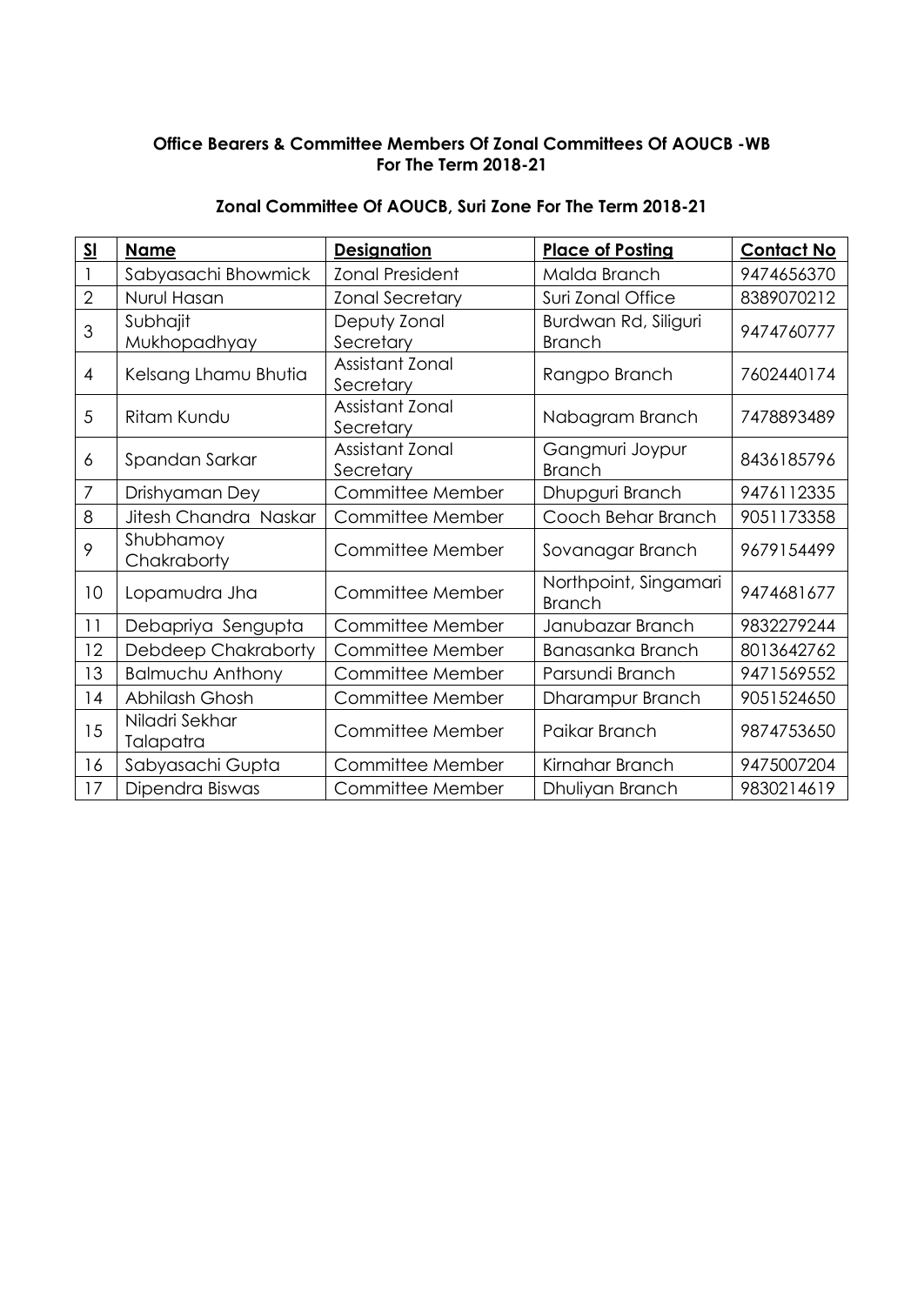| $\underline{\mathsf{SL}}$ | <b>Name</b>          | <b>Designation</b>           | <b>Place of Posting</b>                 | <b>Contact No</b> |
|---------------------------|----------------------|------------------------------|-----------------------------------------|-------------------|
|                           | Tapan Kumar Das      | <b>Zonal President</b>       | Shyampur Branch                         | 9836799076        |
| $\overline{2}$            | Debtanu Das          | <b>Zonal Secretary</b>       | Dum Dum Cantonment<br><b>Branch</b>     | 9433374726        |
| 3                         | Bhaskar Acharya      | Deputy Zonal<br>Secretary    | Salt Lake Zonal Office                  | 9474988100        |
| $\overline{4}$            | Sujata Banerjee      | Assistant Zonal<br>Secretary | Dakshinpara Branch                      | 9433141250        |
| 5                         | Sandip Das           | Assistant Zonal<br>Secretary | Bargachia Branch                        | 9433332919        |
| 6                         | Suman Santra         | Assistant Zonal<br>Secretary | Mugkalyan Branch                        | 9836507487        |
| 7                         | Dola Sarkar          | Committee Member             | Ashokenagar Branch                      | 9836332364        |
| 8                         | Avijit Chowdhury     | Committee Member             | Chandpore Branch                        | 7044071508        |
| 9                         | Ashish Kundu         | Committee Member             | <b>Basirhat Branch</b>                  | 9143695354        |
| 10                        | Avinandan Banik      | Committee Member             | <b>Bilkanda Branch</b>                  | 8135004383        |
| 11                        | Adhiraj Bose         | Committee Member             | Dakshin Joypur Branch                   | 8017029726        |
| 12                        | Amit Poddar          | Committee Member             | Kanchrapara Branch                      | 9851482241        |
| 13                        | Pallab Majumdar      | Committee Member             | Patharghata Branch                      | 9674306100        |
| 4                         | <b>Tanmay Pal</b>    | Committee Member             | Beliaghata Bridge<br><b>Branch</b>      | 9831161759        |
| 15                        | Abhijit Ranjan Das   | Committee Member             | Bargachia Branch                        | 8017221231        |
| 16                        | Prithwi Dey          | Committee Member             | Salt Lake Zonal Office                  | 9830947309        |
| 17                        | Arpan<br>Chakrabarty | Committee Member             | Yuba Bharati Krirangan<br><b>Branch</b> | 8478864248        |

# **Zonal Committee Of AOUCB, Salt Lake Zone For The Term 2018-21**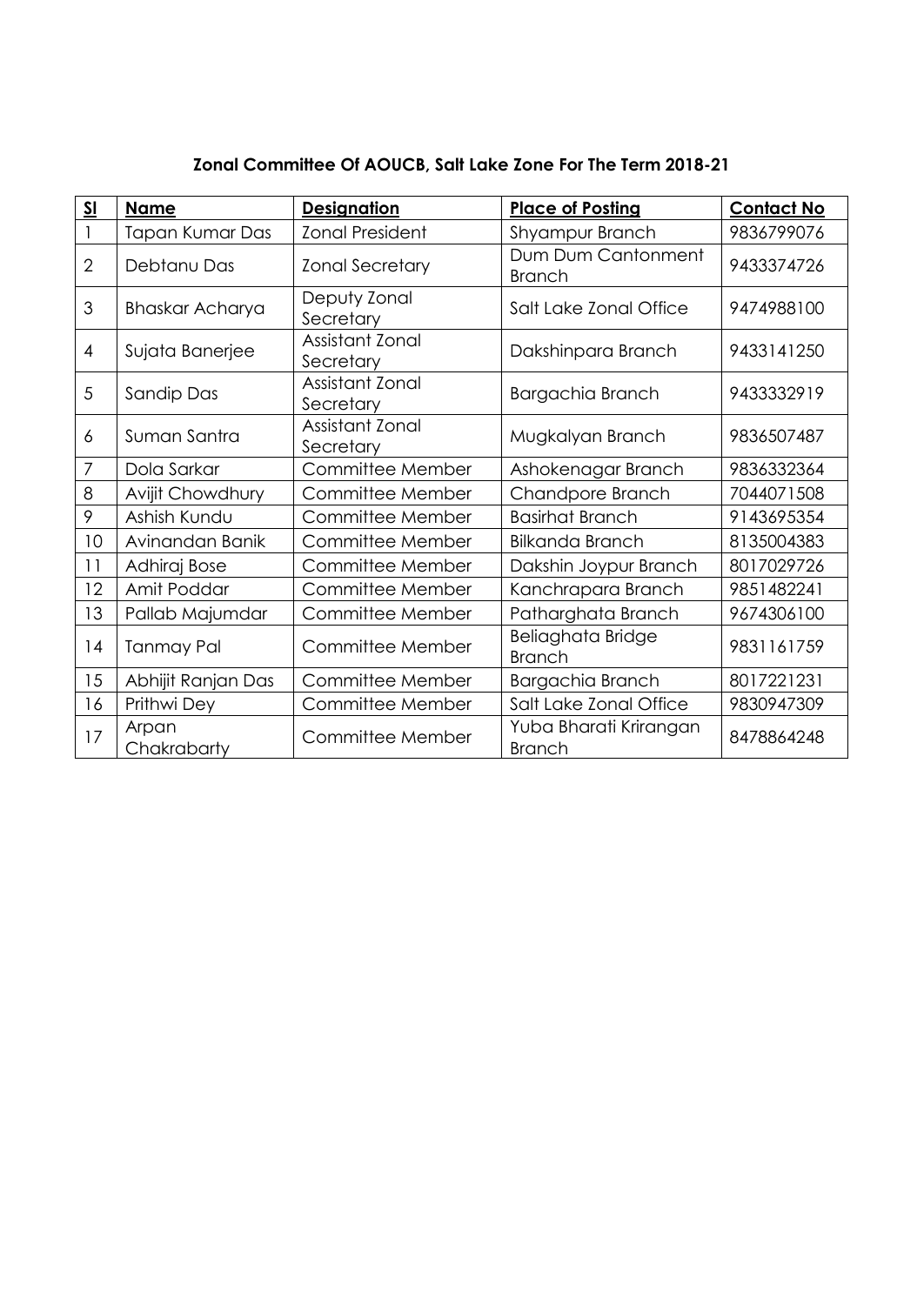## **Zonal Committee Of AOUCB, Burdwan Zone For The Term 2018-21**

| $\underline{\underline{\mathsf{SI}}}$ | <b>Name</b>            | <b>Designation</b>               | <b>Place of Posting</b>           | <b>Contact No</b> |
|---------------------------------------|------------------------|----------------------------------|-----------------------------------|-------------------|
|                                       | <b>Bikash Banerjee</b> | <b>Zonal President</b>           | Rajagram Branch                   | 9474450406        |
| $\overline{2}$                        | Ramesh Nath Mitra      | <b>Zonal Secretary</b>           | <b>Burdwan Zonal</b><br>Office    | 8001900191        |
| 3                                     | Dharmraj Mondal        | Deputy Zonal Secretary           | Gangatikuri<br><b>Branch</b>      | 9647528262        |
| $\overline{4}$                        | Avanish Jain           | <b>Assistant Zonal Secretary</b> | <b>Burdwan Zonal</b><br>Office    | 9997180035        |
| 5                                     | Sourav Biswas          | <b>Assistant Zonal Secretary</b> | Debipur Branch                    | 8391911878        |
| 6                                     | Santanu Mondal         | <b>Assistant Zonal Secretary</b> | Sunukpahari<br><b>Branch</b>      | 9378117878        |
| $\overline{7}$                        | Dipshika Barua         | Committee Member                 | Arrah Branch                      | 8972197582        |
| 8                                     | Amit Kumar Ojha        | Committee Member                 | Asansol Rail Par<br><b>Branch</b> | 7575994461        |
| 9                                     | Chayan Kumar Biswas    | Committee Member                 | Patrasair Branch                  | 7865035103        |
| 10                                    | Deo Ashish             | Committee Member                 | Singerkone<br><b>Branch</b>       | 9576258825        |
| 11                                    | Joyeeta Sarkar         | Committee Member                 | <b>Balia Branch</b>               | 8101193676        |
| 12                                    | Debashish Modak        | Committee Member                 | Kusodanga<br><b>Branch</b>        | 9641822304        |
| 13                                    | Ravindra Kumar         | Committee Member                 | <b>Bhatar Branch</b>              | 9473091894        |
| 14                                    | Sourav Burnwal         | Committee Member                 | Sehara Branch                     | 8761890794        |
| 15                                    | Subhadeep Mukherjee    | Committee Member                 | Birnagar Branch                   | 9836418644        |
| 16                                    | Uday Kumar Paul        | Committee Member                 | Alamganj Branch                   | 9434487024        |
| 17                                    | Upendra Kr Singh       | Committee Member                 | Madhabdihi<br><b>Branch</b>       | 9614790824        |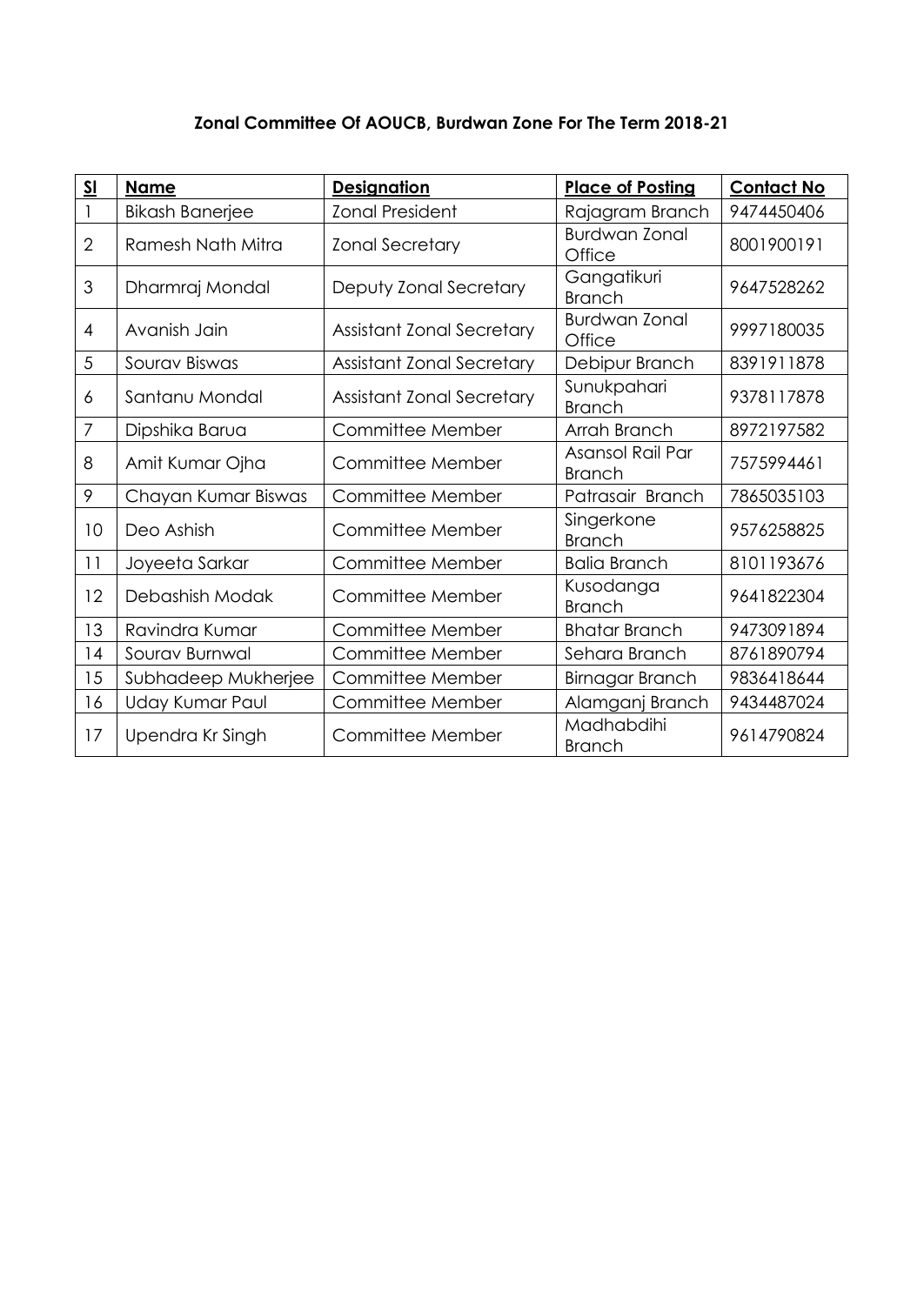| <b>SI</b>      | <b>Name</b>       | <b>Designation</b>               | <b>Department</b>         | <b>Contact No</b> |
|----------------|-------------------|----------------------------------|---------------------------|-------------------|
|                | Ashish Pal        | <b>Zonal President</b>           | <b>DIT</b>                | 9433415684        |
| $\overline{2}$ | Mayank Sharma     | <b>Zonal Secretary</b>           | F1                        | 8583045305        |
| 3              | Manish Sinha      | Deputy Zonal Secretary           | Compliance                | 9411409294        |
| 4              | Aman Garg         | <b>Assistant Zonal Secretary</b> | <b>PSD</b>                | 8899701704        |
| 5              | Rajneesh Gupta    | <b>Assistant Zonal Secretary</b> | <b>DIT</b>                | 9681122093        |
| 6              | <b>Akash Deep</b> | <b>Assistant Zonal Secretary</b> | <b>DIT</b>                | 9459715432        |
| 7              | Gaurav Dhingra    | Committee Member                 | <b>KYC</b>                | 9416092008        |
| 8              | Samip Verma       | Committee Member                 | <b>BPR &amp; BTD</b>      | 9007557515        |
| 9              | Ankush Dev        | Committee Member                 | <b>HRM</b>                | 9062365380        |
| 10             | Nishant Kumar     | Committee Member                 | <b>BPR &amp; BTD</b>      | 9038004564        |
| 11             | Sandeep Hooda     | Committee Member                 | <b>BPR &amp; BTD</b>      | 9467070649        |
| 12             | Manish Kumar      | Committee Member                 | Finance                   | 9458977990        |
| 13             | Praveen Kumar     | Committee Member                 | <b>PSD</b>                | 8210687565        |
| 14             | Pankaj Sharma     | Committee Member                 | <b>HRM</b>                | 8638683742        |
| 15             | Prem Chand        | Committee Member                 | <b>Strategic Planning</b> | 7739708251        |
| 16             | Gyan Singh        | Committee Member                 | Finance                   | 9453904766        |
| 17             | Alok Kumar        | Committee Member                 | GAD                       | 9456229700        |

# **Zonal Committee Of AOUCB, Head Office Zone For The Term 2018-21**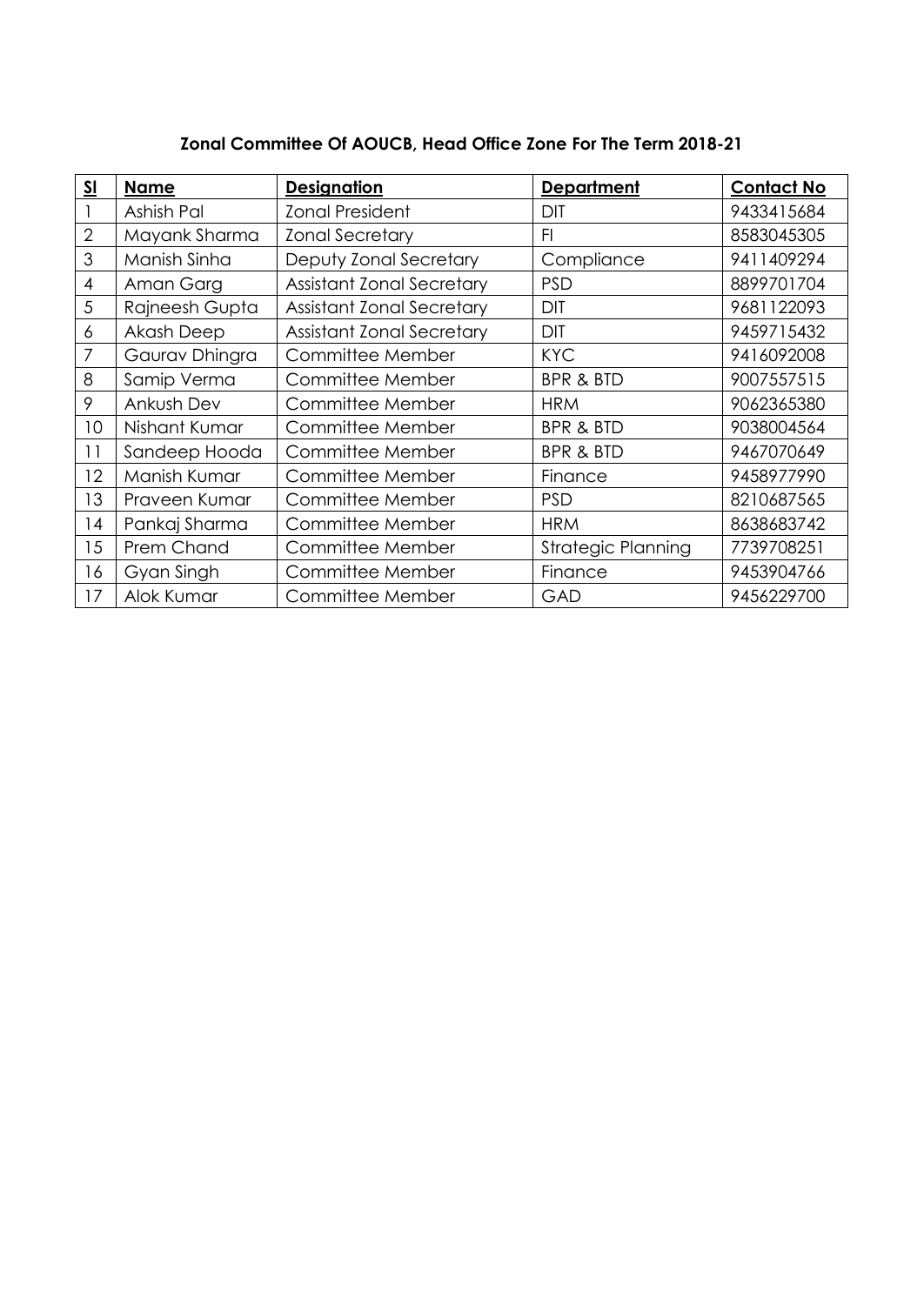| $\underline{\mathsf{SL}}$ | <b>Name</b>                     | <b>Designation</b>               | <b>Place of Posting</b>            | <b>Contact No</b> |
|---------------------------|---------------------------------|----------------------------------|------------------------------------|-------------------|
|                           | Santu Kumar Dey<br>Sarkar       | <b>Zonal President</b>           | Mirjapur Bankipur<br><b>Branch</b> | 9732214026        |
| $\overline{2}$            | Amiya Kanti Saha                | <b>Zonal Secretary</b>           | Uttarpara Bazar<br><b>Branch</b>   | 9433812500        |
| 3                         | Ankit Tiwari                    | Deputy Zonal Secretary           | Kolaghat Branch                    | 9874482378        |
| 4                         | Surya Sekhar<br><b>Banerjee</b> | <b>Assistant Zonal Secretary</b> | Khelar Branch                      | 9830176597        |
| 5                         | Somnath Ghosal                  | <b>Assistant Zonal Secretary</b> | Zonal Office, Hooghly              | 9800306645        |
| 6                         | Gautam Saha                     | <b>Assistant Zonal Secretary</b> | Jara Branch                        | 9007531165        |
| 7                         | Sirshendu Bag                   | Committee Member                 | Polba Branch                       | 9831794897        |
| 8                         | Sunny Shaw                      | Committee Member                 | <b>Bandel Branch</b>               | 9123732925        |
| 9                         | <b>Tapas Chakraborty</b>        | Committee Member                 | <b>Bhadreswar Branch</b>           | 9433512820        |
| 10                        | Soumyajit<br>Chatterjee         | Committee Member                 | Kamarpara Branch                   | 9734047895        |
| 11                        | Avirup Ganguly                  | Committee Member                 | Palaschabrighat<br><b>Branch</b>   | 9800781707        |
| 12                        | Amrita Saha                     | Committee Member                 | Sahapur Branch                     | 9083158751        |
| 13                        | Sunil Kumar Sen                 | Committee Member                 | Jhargram Branch                    | 7001549361        |
| 4                         | Somnath Das                     | Committee Member                 | Panskura Branch                    | 9933554869        |
| 15                        | Tapas Kumar<br>Dandapat         | Committee Member                 | Keshpur Branch                     | 9434899469        |
| 16                        | Jagadish Singh                  | Committee Member                 | Midnapur Branch                    | 9733763144        |
| 17                        | Chinmoy Adhya                   | Committee Member                 | Chinsurah Branch                   | 9830229970        |

# **Zonal Committee Of AOUCB, Hooghly Zone For The Term 2018-21**